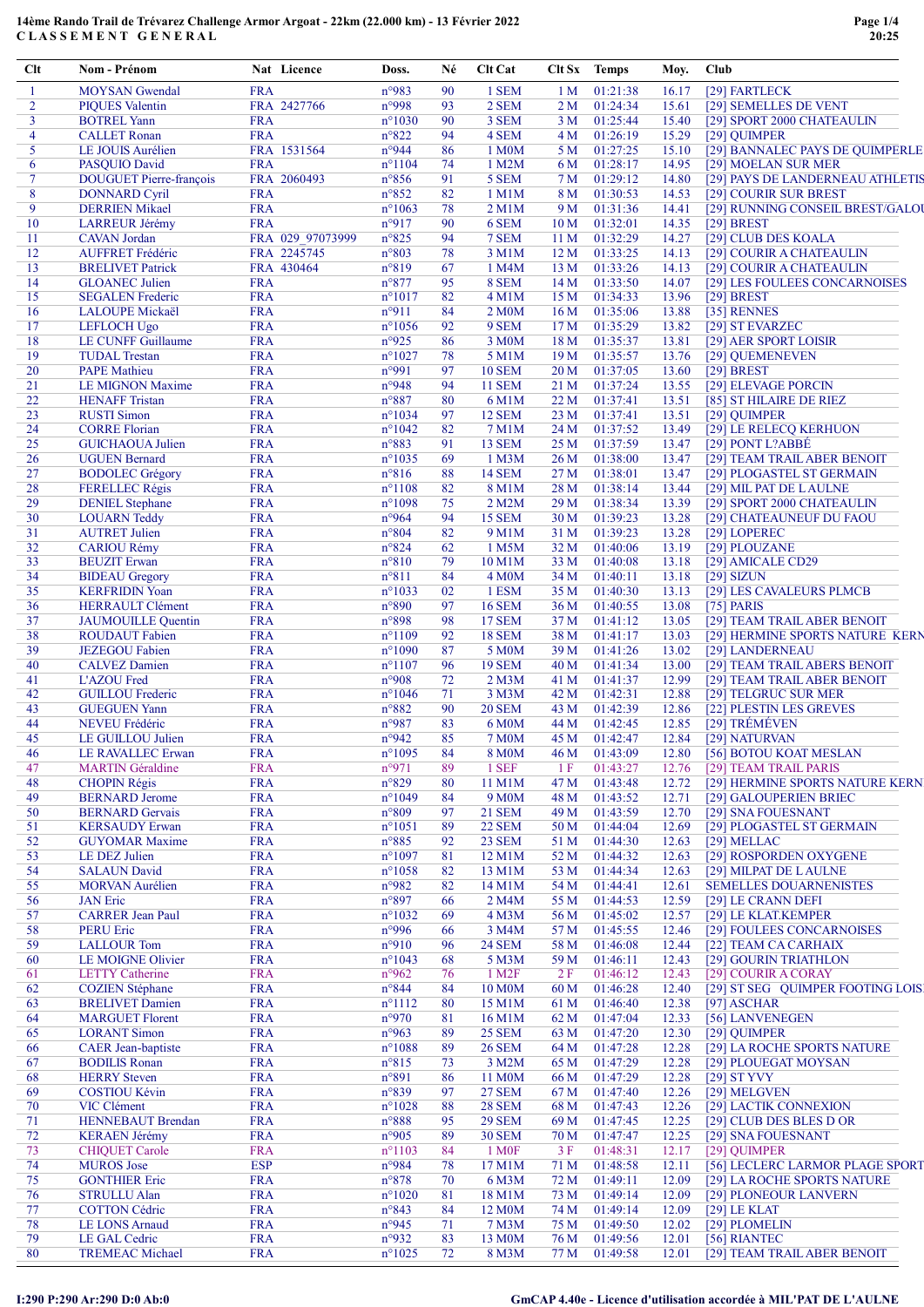## 14ème Rando Trail de Trévarez Challenge Armor Argoat - 22km (22.000 km) - 13 Février 2022 C L A S S E M E N T G E N E R A L

| Clt        | Nom - Prénom                                              |                          | Nat Licence        | Doss.                    | Né       | <b>Clt Cat</b>                | Clt Sx                   | <b>Temps</b>         | Moy.           | Club                                   |
|------------|-----------------------------------------------------------|--------------------------|--------------------|--------------------------|----------|-------------------------------|--------------------------|----------------------|----------------|----------------------------------------|
| 81         | <b>MORVAN Yves-louis</b>                                  |                          | FRA 1224271        | $n^{\circ}1110$          | 01       | 2 ESM                         | 78 M                     | 01:49:59             | 12.00          | [29] ENTENTE ANGEVINE ATHLETISMI       |
| 82         | <b>COENT</b> Baptiste                                     | <b>FRA</b>               |                    | n°833                    | 91       | <b>31 SEM</b>                 | 79 M                     | 01:50:14             | 11.98          | [29] ATHLETIQUE CLUB DE CARHAIX        |
| 83         | <b>BENARD Helene</b>                                      | <b>FRA</b>               |                    | $n^{\circ}1079$          | 79       | 1 M1F                         | 4F                       | 01:50:15             | 11.97          | [29] PLUGUFFAN FOOTING                 |
| 84         | <b>PENNORS Franck</b>                                     |                          | FRA 1236445        | n°992                    | 65       | 4 M4M                         | 80 M                     | 01:50:18             | 11.97          | [29] S/L CA MORLAIX                    |
| 85         | <b>GUYOMAR Benjamin</b>                                   | <b>FRA</b>               |                    | $n^{\circ}1075$          | 96       | <b>32 SEM</b>                 | 81 M                     | 01:50:20             | 11.96          | [29] LES FOULEES MELLACOISES           |
| 86         | <b>LE DU Patrick</b>                                      | <b>FRA</b>               |                    | $n^{\circ}1071$          | 66       | 5 M4M                         | 82 M                     | 01:50:57             | 11.90          | [29] COURIR A CORAY                    |
| 87         | LE FLOCH Jérôme                                           | <b>FRA</b>               |                    | n°929                    | 78       | 19 M1M                        | 83 M                     | 01:51:23             | 11.85          | [35] BOURGBARRÉ                        |
| 88         | <b>MORVAN Michel</b>                                      | <b>FRA</b>               |                    | $n^{\circ}1062$          | 73       | 4 M2M                         | 84 M                     | 01:51:37             | 11.83          | [29] LES MICHOUS / ELAN DU PORZAY      |
| 89         | <b>BODROS Patrick</b>                                     | <b>FRA</b>               |                    | $n^{\circ}817$           | 75       | 5 M2M                         | 85 M                     | 01:51:50             | 11.80          | [29] BREIZH SPORT AVENTURE             |
| 90<br>91   | <b>JONCOUR Yann</b><br><b>NADAN</b> Yannick               | <b>FRA</b><br><b>FRA</b> |                    | n°901<br>n°985           | 81<br>67 | 20 M1M                        | 86 M<br>87 M             | 01:51:50<br>01:51:54 | 11.80<br>11.80 | [29] PLEUVEN<br>[29] ROSPORDEN OXYGENE |
| 92         | <b>THOUELIN</b> Guireg                                    | <b>FRA</b>               |                    | $n^{\circ}1113$          | 98       | 6 M4M<br>33 SEM               | 88 M                     | 01:51:56             | 11.79          | [56] LORIENT                           |
| 93         | <b>HASCOET</b> Camille                                    | <b>FRA</b>               |                    | n°886                    | 89       | 2 SEF                         | 5 F                      | 01:52:02             | 11.78          | [29] ELAN DU PORZAY                    |
| 94         | <b>ROMAIN Cyril</b>                                       |                          | FRA 657064         | $n^{\circ}1009$          | 75       | 6 M2M                         | 89 M                     | 01:52:06             | 11.78          | [61] LES COUREURS PRES SEES            |
| 95         | <b>LUCAS</b> Damien                                       | <b>FRA</b>               |                    | $n^{\circ}1091$          | 83       | 14 M0M                        | 90 M                     | 01:52:06             | 11.78          | [29] ELAN DU PORZAY                    |
| 96         | <b>MOREL Yann</b>                                         | <b>FRA</b>               |                    | n°979                    | 79       | 21 M1M                        | 91 M                     | 01:52:13             | 11.76          | [29] MELGVEN AVEN TRAIL                |
| 97         | <b>FITAMANT Mathieu</b>                                   | <b>FRA</b>               |                    | $n^{\circ}866$           | 86       | 15 M <sub>0</sub> M           | 92 M                     | 01:52:13             | 11.76          | [29] LA FORET FOUESNANT                |
| 98         | <b>PENSIVY Adrien</b>                                     | <b>FRA</b>               |                    | n°993                    | 89       | <b>34 SEM</b>                 | 93 M                     | 01:53:01             | 11.68          | [29] KERGLOFF                          |
| 99         | <b>QUEAU</b> Aurélien                                     | <b>FRA</b>               |                    | $n^{\circ}1001$          | 81       | 22 M1M                        | 94 M                     | 01:53:06             | 11.67          | [29] LANDUDAL                          |
| 100        | LE QUERNEC Frederic                                       | <b>FRA</b>               |                    | $n^{\circ}1105$          | 76       | 7 M2M                         | 95 M                     | 01:53:32             | 11.63          | [29] $CROZON$                          |
| 101        | LE GUILLOU Ludovic                                        | <b>FRA</b>               |                    | n°1099                   | 95       | <b>35 SEM</b>                 | 96 M                     | 01:53:42             | 11.61          | [29] LE CLOITRE PLEYBEN                |
| 102        | LE GUILLOU Jean Yves                                      | <b>FRA</b>               |                    | $n^{\circ}1101$          | 60       | 2 M5M                         | 97 M                     | 01:53:50             | 11.60          | [29] LE CLOITRE PLEYBEN                |
| 103        | <b>ABIVEN Yann</b>                                        | <b>FRA</b>               |                    | $n^{\circ}1106$          | 73       | 8 M2M                         | 98 M                     | 01:53:50             | 11.60          | [29] MELGVEN AVEN TRAIL                |
| 104        | <b>MOULIN</b> Patrick                                     | <b>FRA</b>               |                    | n°981                    | 81       | 23 M1M                        | 99 M                     | 01:53:50             | 11.60          | <b>DAOULAS</b>                         |
| 105        | <b>KERDELHUE Léa</b>                                      |                          | <b>FRA B78029C</b> | n°906                    | 88       | 3 SEF                         | 6 F                      | 01:54:11             | 11.56          | [29] BREST TRIATHLON                   |
| 106        | <b>KERLEROUX Matthieu</b>                                 | <b>FRA</b>               |                    | $n^{\circ}1059$          | 77       | 9 M2M                         | 100 M                    | 01:54:11             | 11.56          | [29] LES SWIMRUNNERS DU FAR OUE        |
| 107        | <b>EVEN</b> Pierre                                        | <b>FRA</b>               |                    | $n^{\circ}1041$          | 82       | 24 M1M                        | 101 M                    | 01:54:11             | 11.56          | [29] LES SWIMRUNNERS DU FAR OUE        |
| 108        | <b>LESVEN Ronan</b>                                       | <b>FRA</b>               |                    | n°960                    | 72       | 9 M3M                         | 102 <sub>M</sub>         | 01:54:11             | 11.56          | [29] LES SWIMRUNNERS DU FAR OUE        |
| 109        | <b>MARCHAND</b> Gwenael                                   |                          | <b>FRA B11147C</b> | n°969                    | 80       | 25 M1M                        | 103 M                    | 01:54:13             | 11.56          | [29] QUIMPER TRIATHLON                 |
| 110        | <b>L'HENORET Thomas</b>                                   | <b>FRA</b>               |                    | $n^{\circ}1066$          | 87       | 16 M0M                        | 104 <sub>M</sub>         | 01:54:16             | 11.55          | $[29]$ BREST                           |
| 111        | <b>CALVARIN Alexandre</b>                                 | <b>FRA</b>               |                    | $n^{\circ}1053$          | 81       | 26 M1M                        | 105 M                    | 01:54:18             | 11.55          | [29] IRVILLAC                          |
| 112        | POULIQUEN Alain                                           | <b>FRA</b>               |                    | $n^{\circ}1082$          | 59       | 3 M5M                         | 106 <sub>M</sub>         | 01:54:39             | 11.51          | [29] S.N.A. FOUESNANT                  |
| 113        | <b>DESBRUYERES Damien</b>                                 | <b>FRA</b>               |                    | n°849                    | 86       | 17 M0M                        | 107 M                    | 01:54:42             | 11.51          | $[29]$ BREST                           |
| 114        | PRAT Jean-andré                                           | <b>FRA</b>               |                    | $n^{\circ}1000$          | 76       | 10 M2M                        | 108 M                    | 01:55:05             | 11.47          | [29] LANGOLEN                          |
| 115        | <b>CHAPALAIN Christophe</b>                               | <b>FRA</b>               |                    | $n^{\circ}1072$          | 77       | 11 M2M                        | 109 M                    | 01:55:05             | 11.47          | [29] LA TEAM DU 84                     |
| 116        | <b>JEANNES</b> Christophe                                 | <b>FRA</b>               |                    | n°899                    | 67       | 7 M4M                         | 110 <sub>M</sub>         | 01:55:05             | 11.47          | [29] ST YVY                            |
| 117        | <b>BELLEC</b> Richard                                     | <b>FRA</b>               |                    | $n^{\circ}808$           | 71       | 10 M3M                        | 111 M                    | 01:55:13             | 11.46          | [29] LANDREVARZEC                      |
| 118        | <b>LE PAGE Florent</b>                                    | <b>FRA</b>               |                    | $n^{\circ}1078$          | 79       | 27 M1M                        | 112M                     | 01:55:13             | 11.46          | [29] MIL PAT DE L AULNE                |
| 119        | <b>LEON</b> Jean-etienne                                  | <b>FRA</b>               |                    | n°957                    | 89       | <b>36 SEM</b>                 | 113 M                    | 01:55:13             | 11.46          | [29] PLEYBEN                           |
| 120        | <b>MARZIN Bruno</b>                                       | <b>FRA</b>               |                    | n°973                    | 69       | 11 M3M                        | 114M                     | 01:55:32             | 11.43          | [29] REDERIEN CAP SIZUN                |
| 121        | <b>MAO</b> Nicolas                                        | <b>FRA</b>               |                    | n°968                    | 94       | <b>37 SEM</b>                 | 115 M                    | 01:55:40             | 11.41          | [56] LORIENT                           |
| 122        | <b>EMIG Philippe</b>                                      | <b>FRA</b><br><b>FRA</b> |                    | n°858                    | 65       | 8 M4M                         | 116M                     | 01:55:40             | 11.41          | [29] QUIMPER FOOTING LOISIRS           |
| 123<br>124 | <b>DE CADENET Benoit</b><br><b>NICOLAS YVINOU Nicolas</b> | <b>FRA</b>               |                    | $n^{\circ}846$<br>n°988  | 72<br>85 | 12 M3M<br>18 M <sub>0</sub> M | 117 <sub>M</sub><br>118M | 01:55:40<br>01:55:40 | 11.41<br>11.41 | [29] DEFI MATTHIEU CRAFF               |
| 125        |                                                           | <b>FRA</b>               |                    |                          | 78       | 28 M1M                        | 119 M                    | 01:55:43             | 11.41          | [29] ERGUE GABERIC<br>[29] QUIMPER     |
| 126        | <b>DIQUELOU</b> Laurent<br><b>BLIN</b> Corentin           | <b>FRA</b>               |                    | $n^{\circ}1102$<br>n°813 | 99       | <b>38 SEM</b>                 | 120 <sub>M</sub>         | 01:55:43             | 11.41          | $[29]$ BREST                           |
| 127        | <b>GAIFFAS Alain</b>                                      | <b>FRA</b>               |                    | $n^{\circ}871$           | 82       | 29 M1M                        | 121 M                    | 01:55:49             | 11.40          | [29] REDERIEN CAP SIZUN                |
| 128        | LE GROS Stephane                                          | <b>FRA</b>               |                    | n°940                    | 74       | 12 M2M                        | 122 M                    | 01:55:54             | 11.39          | [29] QUIMPER FOOTING LOISIRS           |
| 129        | FLOCH Johan                                               | <b>FRA</b>               |                    | $n^{\circ}868$           | 81       | 30 M1M                        | 123 M                    | 01:55:54             | 11.39          | [29] NATURVAN                          |
| 130        | <b>CHOQUET Jerome</b>                                     |                          | FRA 029-19325536   | n°830                    | 73       | 13 M2M                        | 124M                     | 01:56:03             | 11.37          | [29] LES CAVALEURS PLMCB BREST         |
| 131        | <b>LAVANANT</b> Arnaud                                    | <b>FRA</b>               |                    | $n^{\circ}1057$          | 80       | 31 M1M                        | 125 M                    | 01:56:03             | 11.37          | [29] BREST GOELOPEURS                  |
| 132        | FLOCHLAY Gérard                                           | <b>FRA</b>               |                    | $n^{\circ}869$           | 71       | 13 M3M                        | 126 M                    | 01:56:35             | 11.32          | [29] COURIR A POULDREUZIC              |
| 133        | <b>BIRIEN Jordan</b>                                      | <b>FRA</b>               |                    | $n^{\circ}1054$          | 86       | 19 M0M                        | 127 M                    | 01:56:47             | 11.30          | [29] LES PHACOCHERES DE GARENNE        |
| 134        | <b>CADIOU Hervé</b>                                       | <b>FRA</b>               |                    | n°821                    | 74       | 14 M2M                        | 128 M                    | 01:57:15             | 11.26          | [29] NATURVAN                          |
| 135        | <b>ANSQUER Damien</b>                                     | <b>FRA</b>               |                    | $n^{\circ}802$           | 92       | <b>39 SEM</b>                 | 129 M                    | 01:57:16             | 11.26          | [29] OUIMPER FOOTING LOISIRS           |
| 136        | <b>COAT Bastien</b>                                       | <b>FRA</b>               |                    | $n^{\circ}1067$          | 94       | <b>40 SEM</b>                 | 130 M                    | 01:57:18             | 11.25          | $[29]$ BREST                           |
| 137        | <b>CHAMPANDARD Jessica</b>                                | <b>FRA</b>               |                    | $n^{\circ}826$           | 82       | $2$ M <sub>1</sub> $F$        | 7 F                      | 01:57:18             | 11.25          | [29] GUIPAVAS                          |
| 138        | <b>POUGET Arthur</b>                                      | <b>FRA</b>               |                    | $n^{\circ}1068$          | 02       | 3 ESM                         | 131 M                    | 01:57:25             | 11.24          | [29] ROSPORDEN                         |
| 139        | LE GLEUT Adrien                                           | <b>FRA</b>               |                    | n°935                    | 95       | 41 SEM                        | 132 M                    | 01:57:46             | 11.21          | [29] LANDUDAL                          |
| 140        | <b>GARZUEL Yann</b>                                       | <b>FRA</b>               |                    | $n^{\circ}873$           | 79       | 32 M1M                        | 133 M                    | 01:57:56             | 11.19          | [29] QUIMPER TRIATHLON                 |
| 141        | DE PENANROS Axel                                          | <b>FRA</b>               |                    | n°847                    | 61       | 4 M5M                         | 134 M                    | 01:58:08             | 11.17          | [29] LES JOGGEURS DU BEFFROI           |
| 142        | <b>RANNOU Laurent</b>                                     | <b>FRA</b>               |                    | $n^{\circ}1086$          | 80       | 33 M1M                        | 135 M                    | 01:58:24             | 11.15          | [29] TREC                              |
| 143        | <b>ROUSSEL Nicolas</b>                                    | <b>FRA</b>               |                    | $n^{\circ}1012$          | 78       | 34 M1M                        | 136 M                    | 01:58:47             | 11.11          | [60] MARGNY-LÈS-COMPIÈGNE              |
| 144        | LE JEUNE Samuel                                           | <b>FRA</b>               |                    | $n^{\circ}1094$          | 87       | <b>20 M0M</b>                 | 137 M                    | 01:58:48             | 11.11          | [29] CLEDEN POHER                      |
| 145        | <b>CUSSIGH Aurélien</b>                                   | <b>FRA</b>               |                    | $n^{\circ}845$           | 80       | 35 M1M                        | 138 M                    | 01:58:52             | 11.11          | [29] ST RENAN                          |
| 146        | <b>STEPHAN Christophe</b>                                 | <b>FRA</b>               |                    | $n^{\circ}1052$          | 72       | 14 M3M                        | 139 M                    | 01:59:04             | 11.09          | [29] TERMAJIS/DEFI MATTHIEU CRAFI      |
| 147        | <b>COTTON Anthony</b>                                     | <b>FRA</b>               |                    | n°842                    | 94       | 42 SEM                        | 140 <sub>M</sub>         | 01:59:05             | 11.09          | [29] KERGLOFF                          |
| 148        | <b>BARBEOCH Mael</b>                                      | <b>FRA</b>               |                    | $n^{\circ}806$           | 00       | 4 ESM                         | 141 M                    | 01:59:06             | 11.08          | [29] GALOUPERIEN BRIEC                 |
| 149        | <b>BARBEOCH Alain</b>                                     | <b>FRA</b>               |                    | $n^{\circ}807$           | 56       | 1 M6M                         | 142 M                    | 01:59:06             | 11.08          | [29] GALOUPERIEN BRIEC                 |
| 150        | <b>FITAMANT</b> Georgina                                  | <b>GBR</b>               |                    | $n^{\circ}865$           | 86       | 2 M <sub>OF</sub>             | <b>8F</b>                | 01:59:07             | 11.08          | [29] LA FORÊT-FOUESNANT                |
| 151        | <b>QUINQUIS Laurent</b>                                   | <b>FRA</b>               |                    | $n^{\circ}1005$          | 78       | 36 M1M                        | 143 M                    | 01:59:07             | 11.08          | [29] SKOL RUN / TTAB                   |
| 152        | FLAO Frederic                                             | <b>FRA</b>               |                    | $n^{\circ}867$           | 67       | 9 M4M                         | 144 M                    | 01:59:19             | 11.06          | [29] MELGVEN AVEN TRAIL                |
| 153        | <b>FITAMANT Arthur</b>                                    | <b>FRA</b>               |                    | $n^{\circ}863$           | 89       | 43 SEM                        | 145 M                    | 01:59:21             | 11.06          | [29] QUIMPER                           |
| 154        | <b>TROMEUR Frederic</b>                                   | <b>FRA</b>               |                    | $n^{\circ}1026$          | 76       | 15 M2M                        | 146 M                    | 01:59:21             | 11.06          | [29] LANDUDAL                          |
| 155        | PHILIPPE Joël                                             | <b>FRA</b>               |                    | n°997                    | 60       | 5 M5M                         | 147 M                    | 01:59:24             | 11.06          | [29] QUIMPER FOOTING LOISIRS           |
| 156        | <b>QUEFFURUS Michel</b>                                   | <b>FRA</b>               |                    | $n^{\circ}1002$          | 58       | 6 M5M                         | 148 M                    | 01:59:26             | 11.05          | [29] COURIR A CHATEAULIN               |
| 157        | <b>MACE</b> Valentin                                      | <b>FRA</b>               |                    | n°965                    | 93       | 44 SEM                        | 149 M                    | 01:59:27             | 11.05          | [56] LANESTER                          |
| 158        | <b>GUILCHET Julien</b>                                    | <b>FRA</b>               |                    | n°884                    | 82       | 37 M1M                        | 150 M                    | 01:59:50             | 11.02          | [29] ROSPORDEN                         |
| 159        | <b>TARRON</b> Sophie                                      | <b>FRA</b>               |                    | $n^{\circ}1023$          | 80       | 3 M1F                         | 9 F                      | 01:59:50             | 11.02          | [29] QUIMPER                           |
| 160        | <b>LE TREUST Franck</b>                                   | <b>FRA</b>               |                    | n°954                    | 74       | 16 M2M                        | 151 M                    | 02:00:22             | 10.97          | [29] COURIR A SIZUN                    |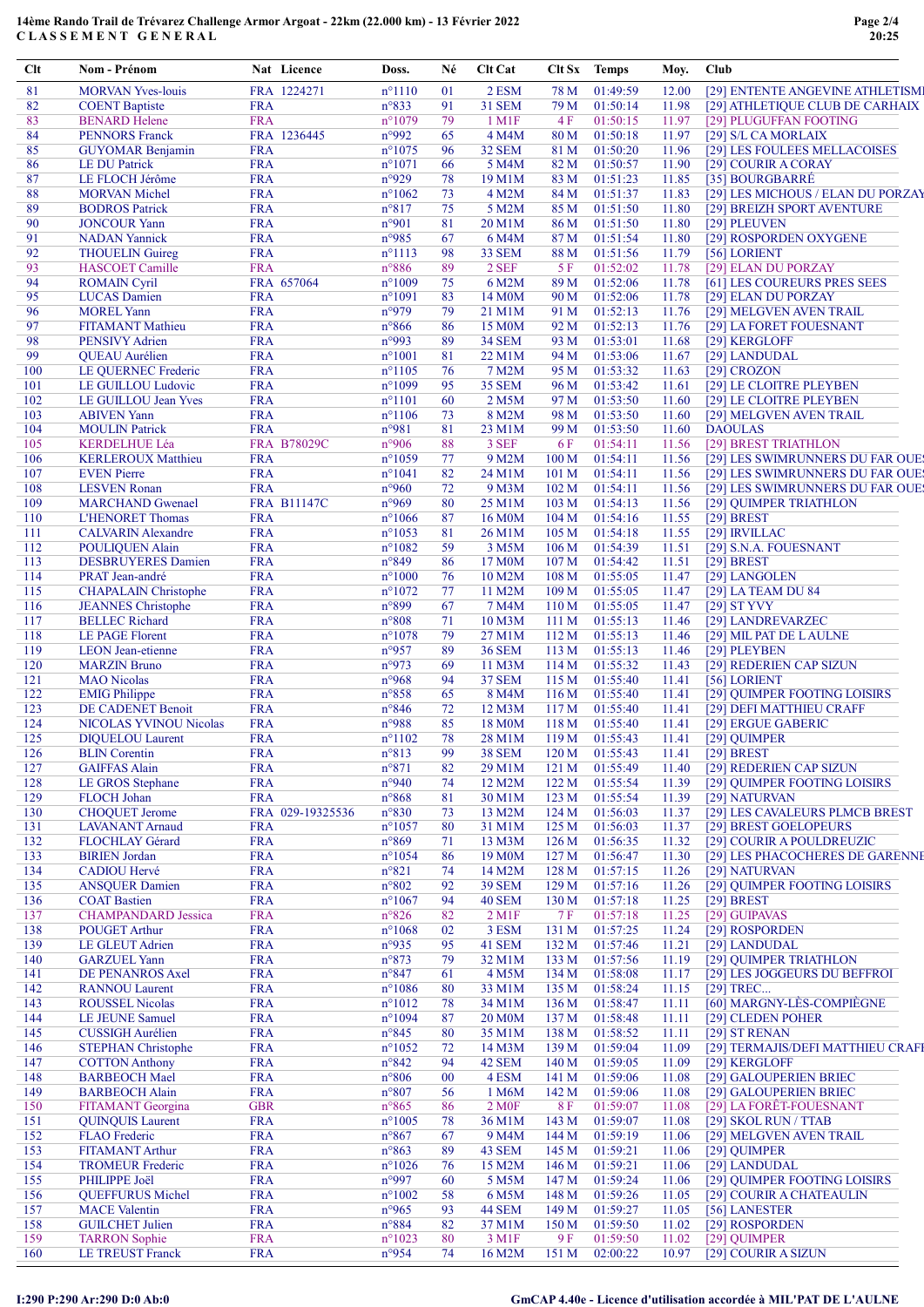## 14ème Rando Trail de Trévarez Challenge Armor Argoat - 22km (22.000 km) - 13 Février 2022 CLASSEMENT GENERAL

| Clt | Nom - Prénom               | Nat Licence     | Doss.           | Né     | <b>Clt Cat</b>         |                  | Clt Sx Temps | Moy.  | Club                              |
|-----|----------------------------|-----------------|-----------------|--------|------------------------|------------------|--------------|-------|-----------------------------------|
| 161 | <b>GRIJOL Benjamin</b>     | <b>FRA</b>      | $n^{\circ}880$  | 84     | 21 M <sub>0</sub> M    | 152 M            | 02:00:31     | 10.95 | [29] PLOUIDER SPORT NATURE        |
| 162 | <b>POCHIC Philippe</b>     | <b>FRA</b>      | n°999           | 69     | 15 M3M                 | 153 M            | 02:00:39     | 10.94 | [29] MELGVEN AVEN TRAIL           |
| 163 | <b>LE DU Bernard</b>       | <b>FRA</b>      | n°927           | 57     | 2 M6M                  | 154 M            | 02:00:45     | 10.93 | [29] OUIMPER                      |
| 164 | <b>LEVENEZ Frederic</b>    | <b>FRA</b>      | $n^{\circ}1083$ | 77     | 17 M2M                 | 155 M            | 02:01:31     | 10.86 | [29] MIL PAT DE L AULNE A CHATEAU |
| 165 | <b>GUIZIOU Tristan</b>     | <b>FRA</b>      | $n^{\circ}1096$ | 81     | 38 M1M                 | 156 M            | 02:01:33     | 10.86 | [29] FOOTING LANDERNEEN           |
| 166 | <b>LANDUREN</b> Arthur     | <b>FRA</b>      | n°914           | 87     | 22 M <sub>0</sub> M    | 157 M            | 02:01:33     | 10.86 | [29] PONT L'ABBE                  |
| 167 | <b>MANCHON</b> Ivan        | <b>FRA</b>      | n°967           | 70     | $16$ M $3$ M           | 158 M            | 02:01:43     | 10.84 | [29] KONKERNE KITE CLUB           |
| 168 | <b>BOSCHER Erwan</b>       | <b>FRA</b>      | $n^{\circ}818$  | 74     | 18 M2M                 | 159 M            | 02:01:44     | 10.84 | [56] BOTOU KOAT MESLAN            |
| 169 | <b>MOELO</b> Jerome        | <b>FRA</b>      | n°978           | 83     | 23 M0M                 | 160 <sub>M</sub> | 02:01:46     | 10.84 | [56] BOTOU KOAT MESLAN            |
| 170 | LE MENN Maël               | <b>FRA</b>      | n°947           | 96     | 45 SEM                 | 161 M            | 02:02:02     | 10.82 | [29] GARS DE PLONEVEZ DU FAOU     |
| 171 | <b>JEZEQUEL Luc</b>        | <b>FRA</b>      | $n^{\circ}1064$ | 02     | 5 ESM                  | 162 M            | 02:02:02     | 10.82 | [29] CHATEAUNEUF DU FAOU          |
| 172 | <b>JACOB</b> Michel        | <b>FRA</b>      | n°893           | 76     | 19 M2M                 | 163 M            | 02:02:15     | 10.80 | [29] LA FOREST LANDERNEAU         |
| 173 | LE CORRE Kévin             | <b>FRA</b>      | n°924           | 90     | <b>46 SEM</b>          | 164M             | 02:02:32     | 10.77 | [29] MIL PAT DE L AULNE           |
|     | <b>SIBIRIL Gilbert</b>     | <b>FRA</b>      | $n^{\circ}1018$ | 68     | 17 M3M                 |                  | 02:02:45     | 10.75 |                                   |
| 174 |                            |                 |                 |        |                        | 165 <sub>M</sub> |              |       | [29] REDEG 29 PLOURIN LES MORLAD  |
| 175 | LE NAOUR Dominique         | <b>FRA</b>      | $n^{\circ}1076$ | 62     | 7 M5M                  | 166 M            | 02:02:47     | 10.75 | [29] RELAYEURS DE COATLOCH        |
| 176 | <b>DONNARD</b> Stéphane    | <b>FRA</b>      | $n^{\circ}853$  | 70     | 18 M3M                 | 167 <sub>M</sub> | 02:02:49     | 10.75 | [29] 29500 ERGUE GABERIC          |
| 177 | <b>LEBEL Gregory</b>       | <b>FRA</b>      | n°955           | 86     | 24 M0M                 | 168 M            | 02:02:50     | 10.75 | [29] HANVEC                       |
| 178 | <b>OLLITRAULT Ronan</b>    | <b>FRA</b>      | n°990           | 73     | 20 M2M                 | 169 M            | 02:02:53     | 10.74 | [29] HOPITAL CAMFROUT             |
| 179 | LE LU Jonathan             | <b>FRA</b>      | n°946           | 87     | 25 M0M                 | 170 M            | 02:02:53     | 10.74 | [29] ERGUÉ-GABÉRIC                |
| 180 | <b>JACOB</b> Samuel        | <b>FRA</b>      | $n^{\circ}1045$ | 77     | 21 M2M                 | 171 M            | 02:02:59     | 10.73 | [29] BREST                        |
| 181 | <b>MORVAN William</b>      | <b>FRA</b>      | n°980           | 86     | 26 M0M                 | 172 M            | 02:03:02     | 10.73 | <b>GUIPAVAS</b>                   |
| 182 | <b>RIVOAL Christian</b>    | <b>FRA</b>      | $n^{\circ}1089$ | 57     | 3 M6M                  | 173 M            | 02:03:02     | 10.73 | [29] GOURLIZON SPORT              |
| 183 | LE GAC Pierre-yves         | <b>FRA</b>      | n°931           | 73     | 22 M2M                 | 174 M            | 02:03:25     | 10.70 | [29] BREST GOELOPEURS / TEAM SEQ  |
| 184 | <b>COLCANAP</b> Grégoire   | <b>FRA</b>      | $n^{\circ}1061$ | 93     | <b>47 SEM</b>          | 175 M            | 02:03:25     | 10.70 | [56] PLOUYE MU                    |
| 185 | <b>SALAUN Yann</b>         | <b>FRA</b>      | $n^{\circ}1015$ | 87     | 27 M0M                 | 176 M            | 02:03:31     | 10.69 | [35] RENNES                       |
| 186 | <b>CLEMOT</b> Romain       | <b>FRA</b>      | $n^{\circ}831$  | 76     | 23 M2M                 | 177 M            | 02:03:38     | 10.68 | [29] ACDC COATAUDON               |
| 187 | <b>MOALIC Ronan</b>        | <b>FRA</b>      | n°976           | 72     | 19 M3M                 | 178 M            | 02:03:45     | 10.67 | [29] ACDC COATAUDON               |
| 188 | LE VELLY Fabrice           | <b>FRA</b>      | $n^{\circ}1085$ | 80     | 39 M1M                 | 179 M            | 02:03:45     | 10.67 | [29] GARS DE PLOUENAN             |
| 189 | <b>QUEMENEUR Vincent</b>   | <b>FRA</b>      | $n^{\circ}1003$ | 83     | <b>28 M0M</b>          | 180 M            | 02:03:58     | 10.65 | $[29]$ LA TDM                     |
| 190 | <b>LEONARDON Mathieu</b>   | <b>FRA</b>      | n°958           | 87     | 29 M0M                 | 181 M            | 02:04:04     | 10.64 | $[29]$ BREST                      |
| 191 | <b>CARIOU</b> Quentin      | <b>FRA</b>      | $n^{\circ}823$  | 98     | 48 SEM                 | 182 M            | 02:04:06     | 10.64 | [29] PLONÉVEZ DU FAOU             |
| 192 | <b>PERENNEC</b> Laurent    | <b>FRA</b>      | n°994           | 65     | 10 M4M                 | 183 M            | 02:04:07     | 10.64 | [29] LES JOGGEURS DU BEFFROI      |
| 193 | <b>RUNGOAT David</b>       | <b>FRA</b>      | $n^{\circ}1014$ | 84     | 30 M <sub>0</sub> M    | 184 M            | 02:04:27     | 10.61 | [29] TREFLEVENEZ                  |
| 194 | <b>SALIOU Pascal</b>       | <b>FRA</b>      | $n^{\circ}1074$ | 67     | 11 M4M                 | 185 M            | 02:04:29     | 10.60 | [29] HENNEBONT TRIATHLON          |
| 195 | <b>DIRSON</b> Inès         | <b>FRA</b>      | $n^{\circ}1093$ | 90     | 4 SEF                  | 10F              | 02:04:40     | 10.59 | [29] BREST                        |
| 196 | <b>DIRSON</b> Arthur       | <b>FRA</b>      | $n^{\circ}1092$ | 87     | 31 M0M                 | 186 M            | 02:04:40     | 10.59 | [29] BREST                        |
| 197 | <b>CHARBONNIER Nicolas</b> | FRA 1954917     | $n^{\circ}827$  | 78     | 40 M1M                 | 187 M            | 02:05:02     | 10.56 | [29] BANNALEC PAYS DE QUIMPERLE   |
| 198 | <b>LANDURE</b> Gérard      | <b>FRA</b>      | n°913           | 61     | 8 M5M                  | 188 M            | 02:05:10     | 10.55 | [29] LA TOUL AN DOUR              |
| 199 | <b>TARIDEC Yannick</b>     | <b>FRA</b>      | $n^{\circ}1010$ | 78     | 41 M1M                 | 189 M            | 02:05:45     | 10.50 | [29] MIL PAT DE LAULNE            |
|     | <b>ANDRO Eric</b>          | <b>FRA</b>      |                 | 67     |                        | 190 M            | 02:05:50     |       |                                   |
| 200 |                            |                 | $n^{\circ}1040$ |        | 12 M4M                 |                  |              | 10.49 | [29] QUIMPER                      |
| 201 | <b>BALEM Kevin</b>         | <b>FRA</b>      | $n^{\circ}805$  | 86     | 32 M0M                 | 191 M            | 02:05:51     | 10.49 | [29] TEAM BEG AN DIAOUL           |
| 202 | <b>LE BIHAN Caroline</b>   | <b>FRA</b>      | n°920           | 80     | $4 \,\mathrm{M1F}$     | 11F              | 02:05:59     | 10.48 | [29] AMICALE CD29                 |
| 203 | <b>TANQUEREL Flavien</b>   | <b>FRA</b>      | $n^{\circ}1021$ | 85     | 33 M <sub>0</sub> M    | 192 M            | 02:05:59     | 10.48 | [29] LES LUTINS DU CRANOU         |
| 204 | <b>LINTANF Thomas</b>      | <b>FRA</b>      | $n^{\circ}1111$ | 96     | <b>49 SEM</b>          | 193 M            | 02:06:08     | 10.47 | [22] PORDIC                       |
| 205 | LE GRAND Remi              | <b>FRA</b>      | n°937           | 68     | 20 M3M                 | 194 M            | 02:06:11     | 10.46 | [29] HANDBALL CLUB BRIEC          |
| 206 | <b>MARTIN</b> Rene         | <b>FRA</b>      | n°972           | 58     | 9 M <sub>5</sub> M     | 195 M            | 02:06:14     | 10.46 | [29] QUIMPER                      |
| 207 | <b>LE FUR Morgan</b>       | <b>FRA</b>      | n°930           | 72     | 21 M3M                 | 196 M            | 02:06:25     | 10.44 | [22] TEAM DU PELEM                |
| 208 | <b>CLERCQ Ludovic</b>      | <b>FRA</b>      | $n^{\circ}832$  | 74     | 24 M2M                 | 197 M            | 02:06:29     | 10.44 | [29] FOOTING LANDERNEEN           |
| 209 | <b>DESCOURT Renaud</b>     | <b>FRA</b>      | $n^{\circ}850$  | 74     | 25 M2M                 | 198 M            | 02:06:29     | 10.44 | [29] LANDERNEAU                   |
| 210 | <b>COSQUERIC Anthony</b>   | <b>FRA</b>      | $n^{\circ}837$  | 81     | 42 M1M                 | 199 <sub>M</sub> | 02:06:31     | 10.43 | [29] COURIR A CORAY               |
| 211 | <b>MOALLIC Alan</b>        | <b>FRA</b>      | n°977           | 73     | 26 M2M                 | 200 M            | 02:06:41     | 10.42 | [29] JOGGEURS DU BEFFROI          |
| 212 | RIVOAL Charline            | <b>FRA</b>      | $n^{\circ}1037$ | 88     | 5 SEF                  | 12F              | 02:06:48     | 10.41 | [29] ERGE VRAS COURT              |
| 213 | <b>CADIOU</b> Enora        | <b>FRA</b>      | $n^{\circ}820$  | 95     | 6 SEF                  | 13F              | 02:06:53     | 10.40 | [29] ST RENAN                     |
| 214 | <b>COLLONGUES Emile</b>    | <b>FRA</b>      | $n^{\circ}1047$ | 68     | 22 M3M                 | 201 M            | 02:07:00     | 10.39 | [29] PLOUIGNEAU OXYGENE           |
| 215 | <b>COLLIOU</b> Mathieu     | <b>FRA</b>      | $n^{\circ}1069$ | 90     | <b>50 SEM</b>          | 202 M            | 02:07:03     | 10.39 | [29] GOUESNOU                     |
| 216 | <b>GUEGUEN Thomas</b>      | <b>FRA</b>      | $n^{\circ}1070$ | 91     | 51 SEM                 | 203 M            | 02:07:07     | 10.39 | [29] TEAM FIDU                    |
| 217 | <b>GAUDRON Cédric</b>      | <b>FRA</b>      | $n^{\circ}874$  | 79     | 43 M1M                 | 204 M            | 02:07:16     | 10.37 | [29] LEGION ST PIERRE RUNNING     |
| 218 | <b>BIHANNIC Gilles</b>     | <b>FRA</b>      | $n^{\circ}812$  | 55     | 4 M6M                  | 205 M            | 02:07:43     | 10.34 | [56] PLOEMEUR                     |
| 219 | <b>DOUGUET Philippe</b>    | FRA 43292210955 | $n^{\circ}855$  |        | 10 M5M                 | 206 M            |              | 10.31 | [29] CYCLOS PLEYBEN               |
|     |                            |                 |                 | 58     |                        |                  | 02:08:03     |       |                                   |
| 220 | <b>OGOR</b> Gérard         | <b>FRA</b>      | n°989           | 60     | 11 M5M                 | 207 M            | 02:08:10     | 10.30 | [29] COURIR A SIZUN               |
| 221 | <b>JULIENNE Vincent</b>    | <b>FRA</b>      | n°903           | 73     | 27 M2M                 | 208 M            | 02:08:10     | 10.30 | [29] RUNNING PLOGO                |
| 222 | <b>COTONNEC Christophe</b> | <b>FRA</b>      | $n^{\circ}840$  | 73     | 28 M2M                 | 209 M            | 02:08:10     | 10.30 | [22] PLUFUR                       |
| 223 | LE GROS Maxime             | <b>FRA</b>      | n°939           | $00\,$ | 6 ESM                  | 210 M            | 02:08:19     | 10.29 | [29] QUIMPER FOOTING LOISIRS      |
| 224 | <b>METAYER Quentin</b>     | <b>FRA</b>      | $n^{\circ}1087$ | 97     | <b>52 SEM</b>          | 211 M            | 02:08:19     | 10.29 | [22] ROSTRENEN/TEAM SPORT 2000 R  |
| 225 | <b>GOURMELON Vincent</b>   | <b>FRA</b>      | $n^{\circ}879$  | 82     | 44 M1M                 | 212 M            | 02:08:21     | 10.28 | [29] IROISE VT TRAIL NATURE       |
| 226 | <b>ROPART Patrice</b>      | <b>FRA</b>      | $n^{\circ}1022$ | 75     | 29 M2M                 | 213 M            | 02:08:32     | 10.27 | [29] MAHALON                      |
| 227 | <b>LE BRUN Bernard</b>     | <b>FRA</b>      | n°923           | 59     | 12 M5M                 | 214 M            | 02:09:01     | 10.23 | [29] QUIMPER FOOTING LOISIRS      |
| 228 | LETAILLANDIER Laure        | <b>FRA</b>      | n°961           | 76     | $2$ M <sub>2</sub> $F$ | 14F              | 02:09:16     | 10.21 | [29] LA ROCHE SPORTS NATURE       |
| 229 | <b>COIC Claude</b>         | <b>FRA</b>      | n°834           | 70     | 23 M3M                 | 215 M            | 02:09:16     | 10.21 | [29] LA ROCHE SPORTS NATURE       |
| 230 | <b>FITAMANT Coralie</b>    | <b>FRA</b>      | $n^{\circ}864$  | 96     | 7 SEF                  | 15F              | 02:09:56     | 10.16 | $[29]$ BREST                      |
| 231 | <b>COTTEN Herve</b>        | <b>FRA</b>      | $n^{\circ}841$  | 82     | 45 M1M                 | 216 M            | 02:10:16     | 10.13 | [29] TOURCH                       |
| 232 | <b>QUEREC</b> Jean-pierre  | <b>FRA</b>      | $n^{\circ}1004$ | 56     | 5 M6M                  | 217 M            | 02:10:49     | 10.09 | [56] PAN TERS                     |
| 233 | <b>RETY Erwann</b>         | <b>FRA</b>      | $n^{\circ}1007$ | 79     | 46 M1M                 | 218 M            | 02:11:04     | 10.07 | [56] MESLAN                       |
| 234 | LE GALL Sébastien          | <b>FRA</b>      | $n^{\circ}1073$ | 75     | 30 M2M                 | 219 M            | 02:11:04     | 10.07 | [56] BOTOU KOAT MESLAN            |
| 235 | <b>NERZIC</b> Dominique    | <b>FRA</b>      | n°986           | 68     | 24 M3M                 | 220 M            | 02:11:20     | 10.05 | [29] ERGE VRAS COURT              |
| 236 | <b>LESSARD Hervé</b>       | <b>FRA</b>      | n°959           | 63     | 13 M4M                 | 221 M            | 02:12:05     | 9.99  | [29] COMBRIT                      |
| 237 | <b>FERNANDES</b> Frederic  | <b>FRA</b>      | $n^{\circ}860$  | 76     | 31 M2M                 | 222 M            | 02:12:11     | 9.99  | [29] LE FOLGOET                   |
| 238 | <b>CORNETTE Bruno</b>      | <b>FRA</b>      | $n^{\circ}1100$ |        | 25 M3M                 | 223 M            | 02:12:26     |       |                                   |
|     |                            |                 |                 | 72     |                        |                  |              | 9.97  | [29] TEAM TRAIL ABER BENOIT       |
| 239 | <b>JOUAN Vincent</b>       | <b>FRA</b>      | n°902           | 94     | <b>53 SEM</b>          | 224 M            | 02:12:54     | 9.93  | [29] PORTSALL                     |
| 240 | <b>PONT</b> Yohann         | <b>FRA</b>      | $n^{\circ}1084$ | 81     | 47 M1M                 | 225 M            | 02:13:36     | 9.88  | [29] TREFLEZ                      |